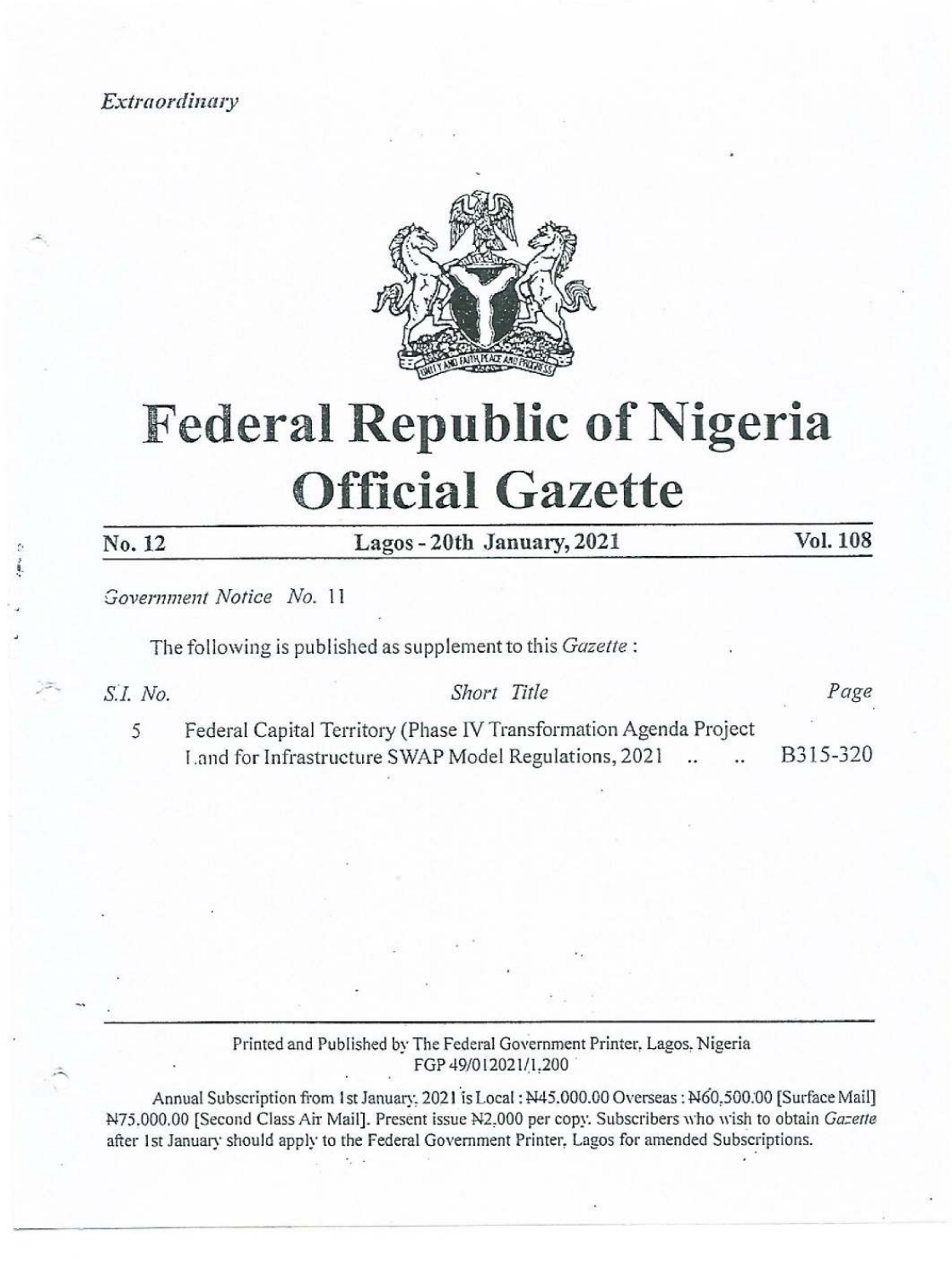### FEDERAL CAPITAL TERRITORY

# PHASE IV TRANSFORMATION AGENDA PROJECT LAND FOR INFRASTRUCTURE SWAP MODEL REGULATIONS, 2021

[14th Day of January, 2021]

Commencement.

1. In 2012 the Executive Committee considered the Memorandum by the Co-ordinator of Abuja Infrastructure Investment Centre (AIIC).

2. The Executive Committee—

( $a$ ) Noted the initiative of the FCT administration to develop its Greenfield districts in Phase IV of the Federal Capital City using a model whereby agreed percentage of land would be granted to an investor in exchange

(b) Noted the draft framework for partnership with competent investors so as to ensure effective delivery of the projects during the transformation period as well as to avoid incidents of land speculation in the implement

(c) Noted that Mr. President had endorsed the pilot project with Messrs Plethora Real Property Limited ; and

THE EXECUTIVE COMMITTEE FURTHER NOTED THE SUBMISSIONS IN PARAGRAPH 6(I-V) OF THE MEMO AND-

 $(1)$  Amended the Memo by deleting prayer No. (Kv) seeking ratification<br>of the Hon. Minister's approval for the allocation of the 222-hectare<br>Caraway Dallas District for the pilot project. The deletion of the prayer<br>was b

(¢) Commended the Land for Infrastructure Swap Initiative and expressed optimism that it would provide the best option for the speedy opening of new districts at no cost to government ;

( $f$ ) Approved the framework for partnership with investors under the Please IV Transformation Agenda Project as attached to the memo ;

 $(g)$  Resolved that the opening of new districts through the traditional government funding would still be pursued side by side with the land for infrastructure swap model ; and Plea<br>
(g<br>
gove<br>
infra<br>
(h

(4) Directed all relevant FCT SDAs to ensure the success or the project.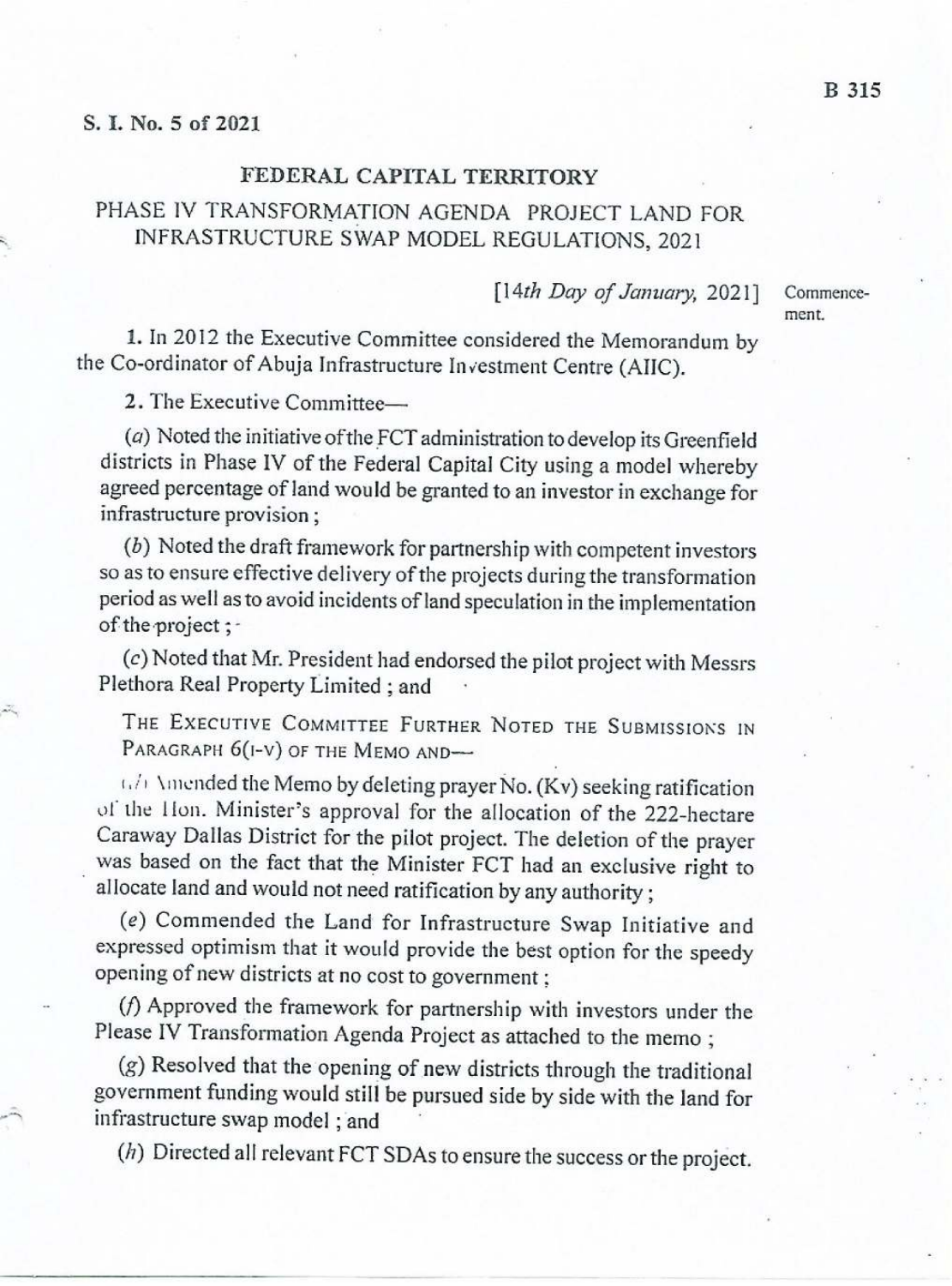# PHASE IV-<sup>TRANSFORMATION</sup> AGENDA PROJECT LAND FOR INFRASTRUCTURE SWAP MODEL

# **BACKGROUND**

1. The FCT Administration is to grant agreed percentage of land (Not less than 60%) in a Greenfield district to a Developer for development under a Special Contract envisaged by the Land Use Act.

2. In exchange for the grant, the Developer is to provide primary infrastructure in the agreed district without any financial, technical or demand risk on the part of the FCTA.

3. The primary infrastructure which the Developer is as follows—

 $(i)$  The detailed district design and the Bill of Engineering;

(ii) Agreed kilometers of-roads of varying specified sizes within the districts :

(iii) Agreed kilometers of Storm Water Drains ;

(iv) Agreed kilometers of Foul Water Drains ;

(v) Agreed kilometers of Water distribution lines :

(vi) Agreed kilometers of Street Lighting Lines ; .

(vii) Agreed kilometers of Electrical Power distribution lines ;

(viii) Agreed kilometers of telecommunication ducts ; and

(ix) Agreed Number of mini Sewage Treatment Plants.

4. The Developer is to deliver a Business Plan that shows its technical capacity, financial capability and managerial competence,

LEGAL JUSTIFICATION FOR THE RELATIONSHIP

l. The Hon. Minister has absolute powers and discretion under section 5 of the Land Use Act to make any grant of land within the Federal Capital Territory ; :

2. The Hon. Minister is at liberty under section 8 of the Land Use Act to make any grant of land subject to a special contract ; and

3. The Hon. Minister has the power to revoke such grant in the event that there is any breach of the Special Contract. See

Basi¢ TERMS OF RELATIONSHIP

1. The Developer is to make available the sum of N350 million as Commitment Fee on presentation of its Business Plan. The Commitment fee \_is to fund the following—

\* Physical Plan ;

\* Preliminary Design ;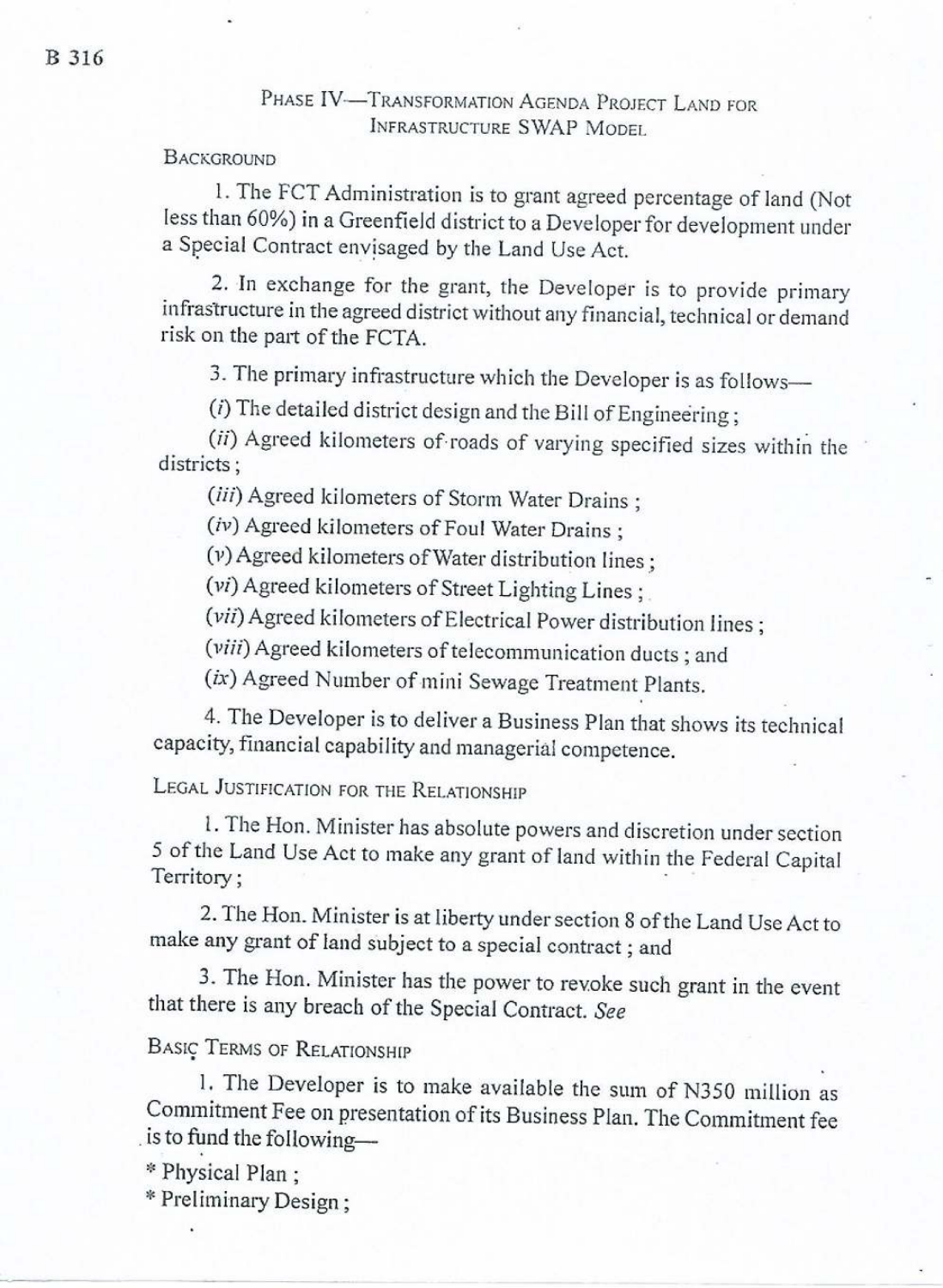\* Survey Plan ;

\* Feasibility Studies :

\* Engineering Design ; and

\* Preparation of Agreement.

2. The Developer is to procure the detailed design and provide infrastructure in the district within a maximum period of 48months.

3. That detailed design of the district shall be based on the guidelines issued by the department of Urban and Regional Planning, FCTA.

4, The execution of the works shall be in strict compliance with FCDA Specifications and Standards for district infrastructure works.

5. The Developer shall not commence real property development or sale of any land in the district until it achieves at least 35% of functional Infrastructure works.

6. The release of land titles to the Development shall be made as follows—

(a) 15% of the Rights of Occupancy shall be released to the Developer on evidence of transfer of 15% of the infrastructure cost to the Project Account ;

(6) 80% of the Rights of Occupancy shall be released on the basis of interim measured certificates, the minimum value of which shall not be less than 20% of the infrastructure works :

(c) 5% Retained till after the retention period of 12 months,

Note that the Rights of Occupancy are to be warehoused in a bank mutually agreed by the parties.

7. The structure of the total project Cost shall consist of the following costs—

(i) Construction Cost;

(ii) Financing Cost;

(iii) Professional fees ;

(iv) Resident Supervision Cost;

(v) 12 months Operating Cost ;

(vf) Resettlement and Compensation Cost ; and (vif) Return on Investment.

8. The funding structure of the project must include an acceptable ratio as follows—

| Off-Plan Sales 35% |  |
|--------------------|--|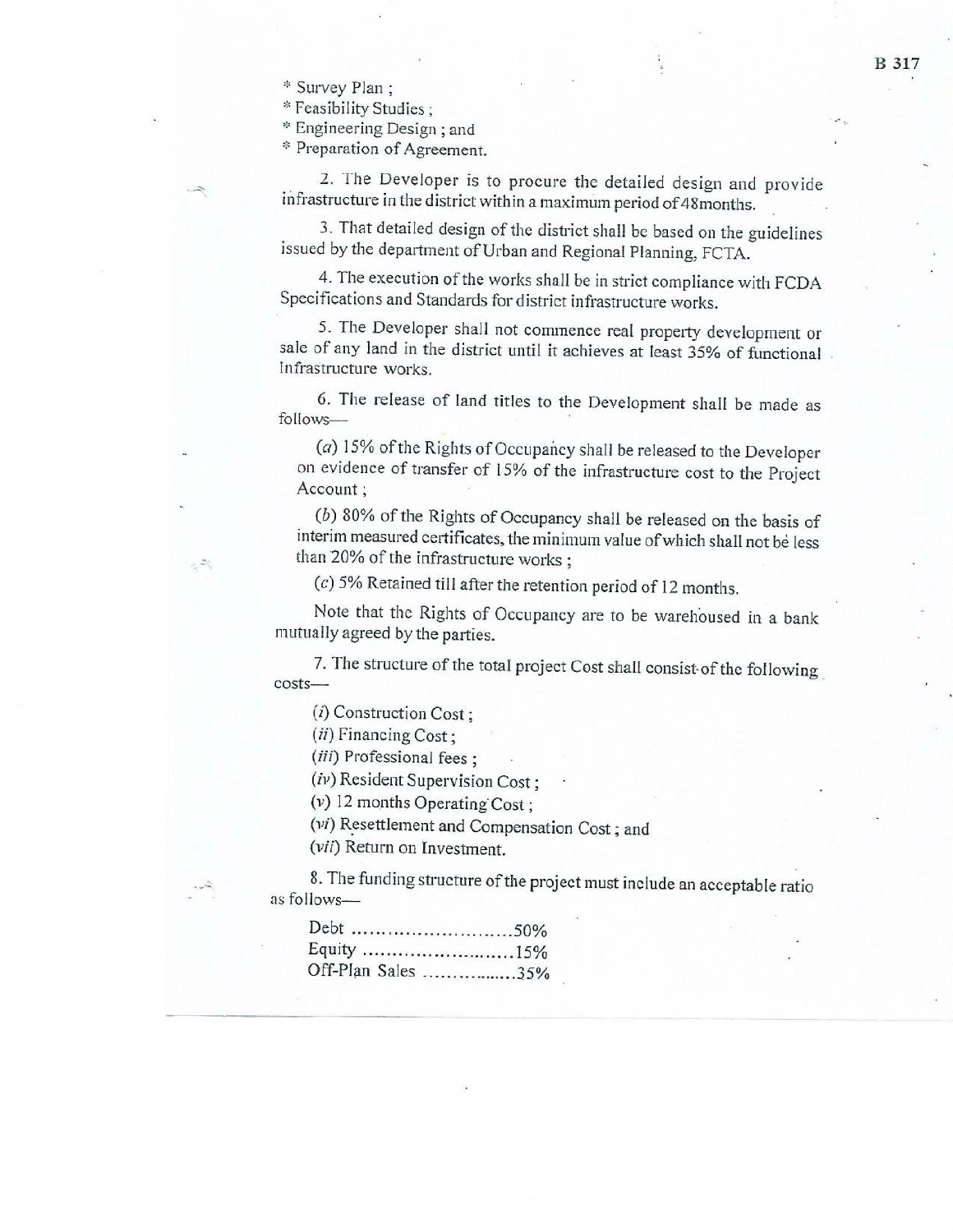9. The Developer is to provide an acceptable Performance Bond froma reputable Bank or Insurance Company.

10. FCTA is to retain at least 40% of buildable plots in the district.

11. The FCDA is to appoint a Consultant to ensure that the execution of the works is done in accordance with the FCDA Specifications Cost. The consultancy fee is to be factored in the total Project Cost.

# PHASE IV-TRANSFORMATION AGENDA DISTRICTS

SECTOR "O" DISTRICTS

| District                       | size in Hectares (Ha) |
|--------------------------------|-----------------------|
| SherettiCheche (A)             | 314.96                |
| SherettiCheche (B)             | 343.03                |
| Waru-Pozema (A)                | 317.80                |
| Burun (A)                      | 319.40                |
| Burun (B)                      | 318.57                |
| Burun West (A)                 | 343.07                |
| Burun West (B)                 | 289.51                |
| SECTOR "N" DISTRICTS           |                       |
| KettiNort                      | 466.58                |
| Sheretti (A)                   | 165.49                |
| Sheretii (B)                   | 204.07                |
| Ketti (A)                      | 296.01                |
| Ketti (B)                      | 151.28                |
| Ketti East (A)                 | 182.39                |
| Ketti East (B)                 | 211.57                |
| SECTOR "Q" DISTRICTS           |                       |
| Bude West (A)                  | 330.84                |
| Bude West (B)                  | 440.99                |
| Bude $(A)$                     | 239.53                |
| Bude (B)                       | 240.95                |
| Chafe (A                       | 249.23                |
| Chafe $(B)$                    |                       |
| Jaite $(A)$<br>$\mathcal{F}_i$ | 227.48                |
| Jaite $(B)$ .                  | 287.94                |

# PHASE IV NORTH DISTRICT

| SECTOR "O" DISTRICTS |               |
|----------------------|---------------|
| District             | size in Hecto |
| Gwagwa               | 840           |

e in Hectares (Ha)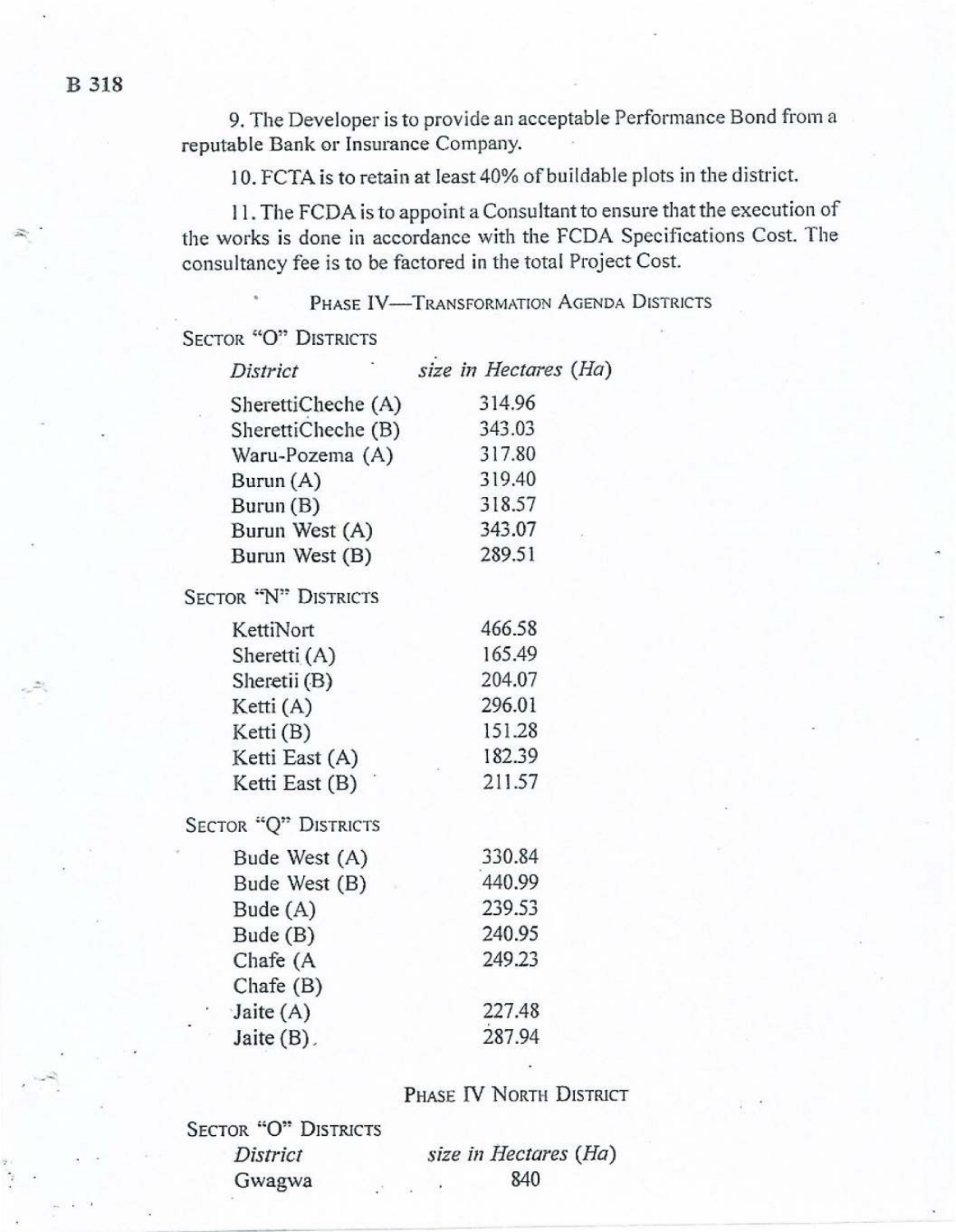B 319 B 319

Ā.

- (i) BGD Properties Limited : Bolmus Nigeria Limited ; Rosehill Group ;
- $(ii)$
- $(iii)$
- $(iv)$ <br> $(v)$ WaruPozema District Infrastructure Company Limited;<br>System Properties Development Consortium Limited;<br>Afri-International Projects and Consulting Limited;<br>Deepearth Engineering Limited;<br>AM-PM Global Network Limited;<br>CRCC Ni
- 
- (vi)
- (vii)
- (viii) AM-PM Global Network Limited;
- $(ix)$
- $(x)$
- $(x_i)$
- (xii) Haitong group;
- (xiii) Oayspring Property Development Company;
- (xiv) (*xiii*) Oayspring Property Development Company;<br>
(*xiv*) Ketti East Infrastructure Development Company Limited;<br>
(*xvi*) Gilmor Engineering Nigeria Limited;<br>
(*xvii*) Gwagwa Concession Limited;<br>
(*xvii*) Dozzy Oil and Ga
- (xv) Gilmor Engineering Nigeria Limited;
- (xvi) Gwagwa Concession Limited;
- 
- 
- 
- (xx) Nice Corporate Services Limited;
- (xxi) (xix) M.I.Solaris Industries Limited ;<br>
(xx) Nice Corporate Services Limited ;<br>
(xxi) Abuja Investment Company Limited ; and (xxii) Uraga Real Estate.